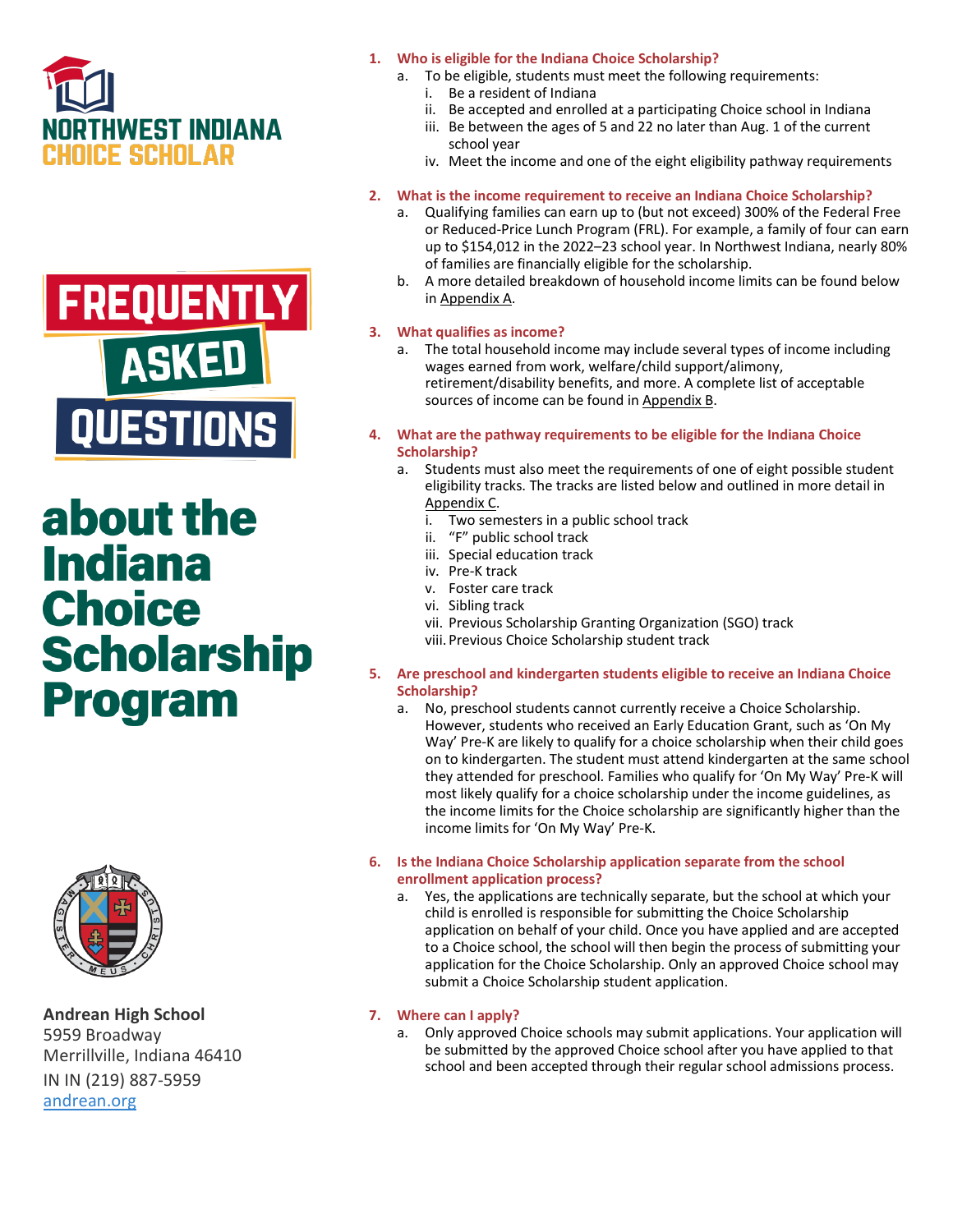

# **8. When can I apply?**

- a. There are two application periods for the Indiana Choice Scholarship. First period student applications are for the entire upcoming school year. Second period applications are for students enrolling in a Choice school after the period one deadline, for a scholarship to be used for the second half of the school year. The second period award amount is half the amount the student would qualify for in the first period.
- b. The Indiana Department of Education will accept period one applications from March 1, 2022, through September 1, 2022, for the 2022-23 school year. Period two applications will be accepted beginning November 1, 2022, through January 15, 2023.

#### **9. Can I apply for the Indiana Choice Scholarship at multiple schools at once?**

- a. No, a student can only have one Indiana Choice Scholarship application submitted to one school at a time. You may, however, apply for admission to several schools at once. Once you are accepted and enrolled at the school of your choice, you can proceed with the Indiana Choice Scholarship application through that school.
- b. If an Indiana Choice Scholarship application has already been submitted, and a parent/guardian wishes to apply at a different school, the parent/guardian must withdraw the student's application at the original Choice school and submit an alternate application at the preferred Choice school.

#### **10. What should I do before I start my application?**

a. Before starting your application, make sure you have researched schools in your area to ensure you have found the school that is the right fit for your child and family. Next, check to make sure you meet the eligibility requirements to qualify for the Indiana Choice Scholarship. You can also use the calculator at [NWIChoiceScholar.org](https://nwichoicescholar.org/) to see how much your child may qualify for.

#### **11. Who receives my application and how is it evaluated?**

a. The Indiana Department of Education (IDOE), Office of School Finance, reviews Choice Scholarship applications and determines who is awarded scholarships.

#### **12. When will I hear back about my application?**

- a. Once your Indiana Choice Scholarship application has been submitted, the Choice school will then review your materials and issue an award letter or a denial letter. If you receive an award letter, the initial amount listed is an estimated award amount. The actual amount will be updated and issued later on in the school year when all necessary information becomes available.
- **13. What if my child is already enrolled in a Choice school but is not currently receiving an Indiana Choice Scholarship?**
- a. You can still apply for the Indiana Choice Scholarship as long as you are currently enrolled at a participating Choice school and meet the income and pathway eligibility requirements.
- b. For a student that is already enrolled at a Choice School, the most common pathway is the previous SGO track. Families can work with their current school to get their child on an SGO track if they are not already receiving one, so that they will be eligible for the Indiana Choice Scholarship the following school year.

#### **14. What if my child is already receiving other scholarship support or tuition assistance?**

a. Students may continue to receive free or reduced lunch, as well as curricular materials assistance, so long as they qualify for such assistance and those costs are not already included in the tuition fees and amounts covered by the Indiana Choice Scholarship.

### **15. Can I apply for multiple children in one household?**

a. Yes, siblings may be eligible under the Sibling Track pathway. To be eligible under the Sibling Track, the student's sibling must have received a Choice Scholarship or SGO award in any previous school year. This means that, for the 2022-2023 school year, the sibling must have received the Indiana Choice Scholarship or SGO award in any year up to and including the 2021-2022 school year.

#### **16. Is this opportunity only available to Catholic families and students?**

a. No, you do not need to be Catholic to qualify for the Indiana Choice Scholarship and attend a Catholic school. The Choice schools affiliated with the Catholic Diocese of Gary welcome all students and families, regardless of religion, ethnicity, race, or income. Many Catholic school families come from a variety of religious backgrounds.

#### **17. What if I'm not sure if my child is eligible for the Indiana Choice Scholarship?**

a. You can check your eligibility using the NWI Choice Scholar tool, powered by Big Shoulders Fund. Find out if you are a candidate here: [NWIChoiceScholar.org.](https://nwichoicescholar.org/)